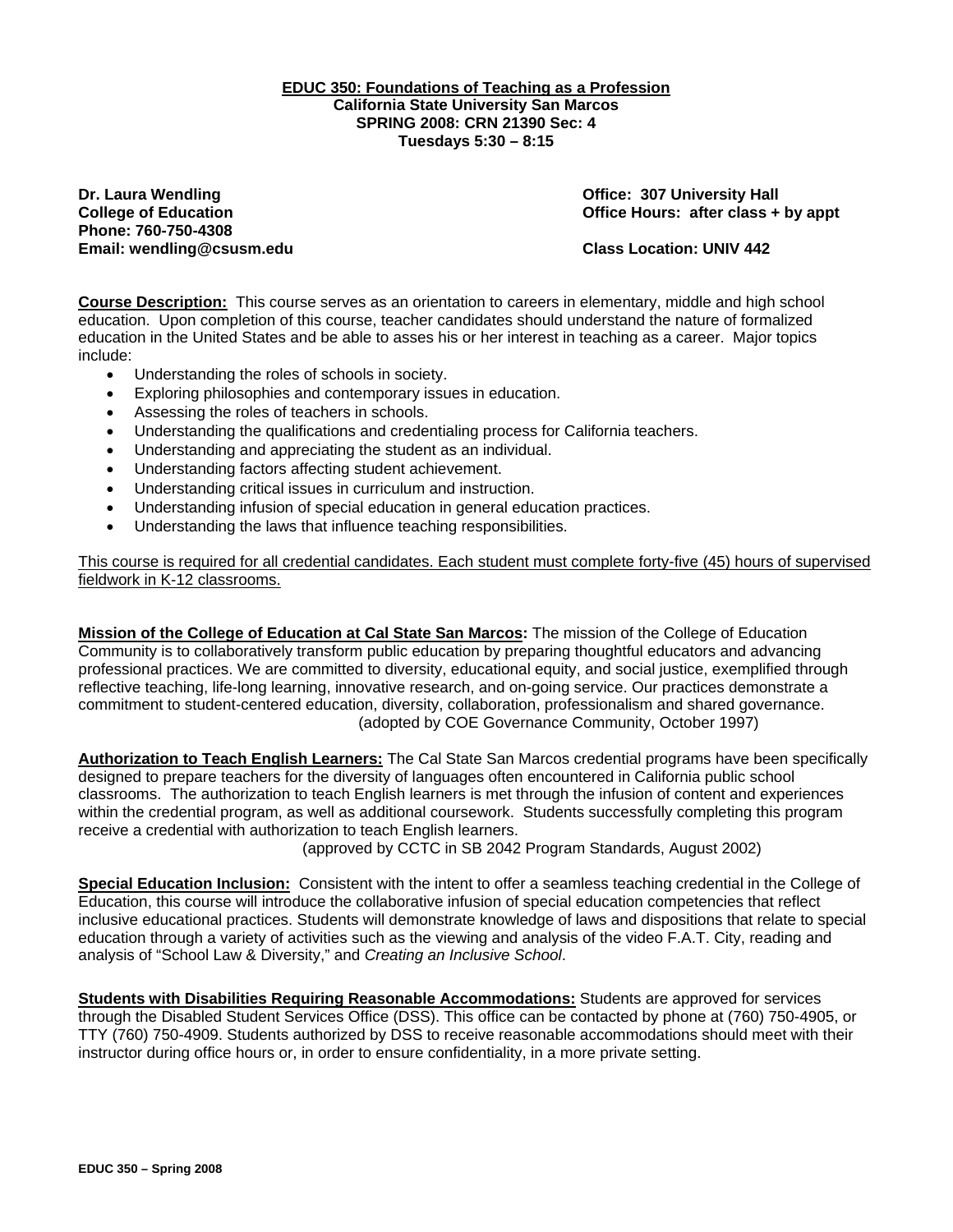**College of Education Attendance Policy:** Due to the dynamic and interactive nature of courses in the College of Education, all students are expected to attend all classes and participate actively. **Absences and late arrivals/early departures will affect the final grade**. A minimum grade of C+ is required in EDUC 350 to qualify as prerequisite for admission to the Cal State San Marcos teacher credential program. COE attendance policy states, "At a minimum, students must attend 80% of class time, or s/he may not receive a passing grade for the course at the discretion of the instructor. Individual instructors may adopt more stringent attendance requirements." Should students have extenuating circumstances, please contact the instructor as soon as possible. In this section of EDUC 350, the following attendance policy will apply: One class session may be missed without penalty to your grade. Each additional missed session will drop your final grade by 1/3 grade point.

**Credential Program Recommendations:** As one of several evaluation methods, EDUC 350 course instructors are asked for feedback concerning credential candidates who are applying for programs at Cal State San Marcos. Keep in mind that your professionalism and hard work in this class not only affect your course grade, but also indicate your readiness for a credential program.

**Field Work:** In addition to in-class work, assigned readings and projects, students will participate in forty-five (45) hours of supervised fieldwork assignments in a variety of public school settings. Details on the fieldwork are found on the COE syllabus webpage, at the top of the list of syllabi for this semester. Documentation of these hours is required to receive a grade in EDUC 350. Cal State San Marcos students are expected to adhere to professional standards in their dress and behavior in the field. Required clearances (fingerprints, TB test) are the responsibility of the student. A recommendation (usually from the classroom teacher where most of the fieldwork is done, also known as a Field Experience Recommendation) is a requirement for admission to the Cal State San Marcos Teacher Credentialing programs.

**Use of Technology:** Students are expected to demonstrate competency in the use of various forms of technology (i.e. word processing, electronic mail, use of the Internet, and/or multimedia presentations). Specific requirements for course assignments with regard to technology are at the discretion of the instructor. Keep a digital copy of all assignments for use in your teaching portfolio. Details will be given in class.

**All University Writing Requirement:** All courses at CSUSM require a 2500 word writing requirement. In this course, you will required to write extensively through the following assignments: weekly reading log, teacher interview, choice book report, contemporary issues research, educational philosophy paper, inclusion assignment, field experience reports, and various in-class writing assignments.

**CSUSM Academic Honesty Policy:** "Students will be expected to adhere to standards of academic honesty and integrity, as outlined in the Student Academic Honesty Policy. All written work and oral assignments must be original work. All ideas/materials that are borrowed from other sources must have appropriate references to the original sources. Any quoted material should give credit to the source and be punctuated with quotation marks.

Students are responsible for honest completion of their work including examinations. There will be no tolerance for infractions. If you believe there has been an infraction by someone in the class, please bring it to the instructor's attention. The instructor reserves the right to discipline any student for academic dishonesty in accordance with the general rules and regulations of the university. Disciplinary action may include the lowering of grades and/or the assignment of a failing grade for an exam, assignment, or the class as a whole."

Incidents of Academic Dishonesty will be reported to the Dean of Students. Sanctions at the University level may include suspension or expulsion from the University.

## **Plagiarism:**

As an educator, it is expected that each student will do his/her own work, and contribute equally to group projects and processes. Plagiarism or cheating is unacceptable under any circumstances. If you are in doubt about whether your work is paraphrased or plagiarized see the Plagiarism Prevention for Students website http://library.csusm.edu/plagiarism/index.html. If there are questions about academic honesty, please consult the University catalog.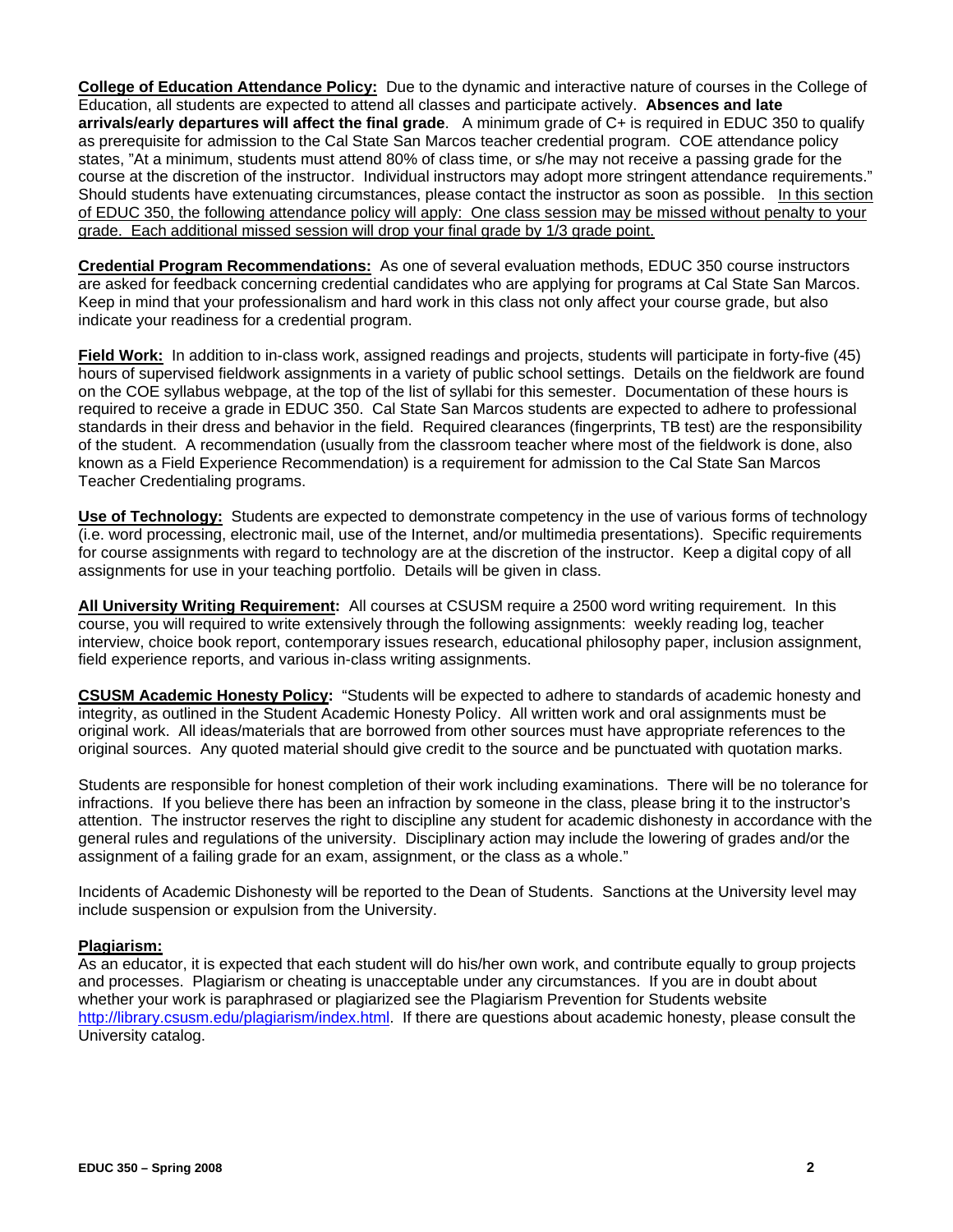**Teaching Performance Expectation (TPE) for EDUC 350**: A primary goal of EDUC 350 is to begin the process of developing teacher candidates to become professional educators. The following TPE of the California Commission for Teacher Credentialing is expected to be met during this course:

### **TPE 12: Professional, Legal and Ethical Obligations**

Candidates are aware of their own personal values and biases and recognize ways in which these values and biases affect the teaching and learning of students. They resist racism and acts of intolerance. Candidates appropriately manage their professional time spent in teaching responsibilities to ensure that academic goals are met.

Candidates for a Teaching Credential understand and honor legal and professional obligations to protect the privacy, health, and safety of students, families, and other school professionals. They are aware of and act in accordance with ethical considerations and they model ethical behaviors for students. Candidates understand and honor all laws relating to professional misconduct and moral fitness.

### **Teaching Performance Assessment for Developing as a Professional Educator**

The successful completion of the personal philosophy assignment is a requirement for completion of this course and is a component of partially meeting the TPE described above. This statement will be used for assessment both in the course and at completion of the College of Education program. Retain an electronic copy of your statement for submission for your portfolio at the completion of your teacher education program.

**Course Requirements:** Teacher education is a professional preparation program. It is expected that students will come to class prepared to discuss the readings, submit required assignments, and participate in class activities. Students are expected to adhere to academic honesty and integrity, standards of dependability, confidentiality and writing achievement. Because it is important for teachers to be able to effectively communicate their ideas to students, parents, colleagues, and administrators, writing that is original, clear and error-free is a priority for the College of Education. It is expected that work will be turned in on time. Please discuss individual issues with the instructor.

**NOTE: If you will be absent, notify the instructor via email, as soon as possible, so arrangements can be made to save handouts, etc. You should also submit that day's written assignments via email to avoid deduction of points. Assignments are downgraded by 10% for each day late – after one week assignments receive no credit. Also, if you are given the option to revise your work, you must resubmit by the next class session.**

### **Required Texts:**

Grant, Carl. A. & Gillette, Maureen. (2005). *Learning to Teach Everybody's Children: Equity, Empowerment and Education that is Multicultural.* Thomson & Wadsworth. **(GG)** 

Villa, Richard A. and Thousand, Jacqueline S. (2005). *Creating an Inclusive School.* Alexandria, VA: Association for Supervision and Curriculum Development. (Chapters 1-3 + selected "Voices") **(VT)**

### **ONE of the following "Choice Books" to be determined IN CLASS:**

| Avi          | (1991) Nothing but the Truth.              | Avon Books, Inc.                                                   |
|--------------|--------------------------------------------|--------------------------------------------------------------------|
|              | Codell, E. R. (2001) Educating Esmé.       | Chapel Hill, NC: Algonquin.                                        |
|              | Diver Stamnes (1995) Lives in the Balance. | Albany, NY: SUNY Press.                                            |
| Foster, M.   | (1997) Black Teachers on Teaching.         | New York: New Press.                                               |
| Michie, G.   | (1999) Holler If You Hear Me.              | New York: Teachers College Press.                                  |
| Paley, V. G. |                                            | (1993) You Can't Say You Can't Play. Cambridge, MA: Harvard Press. |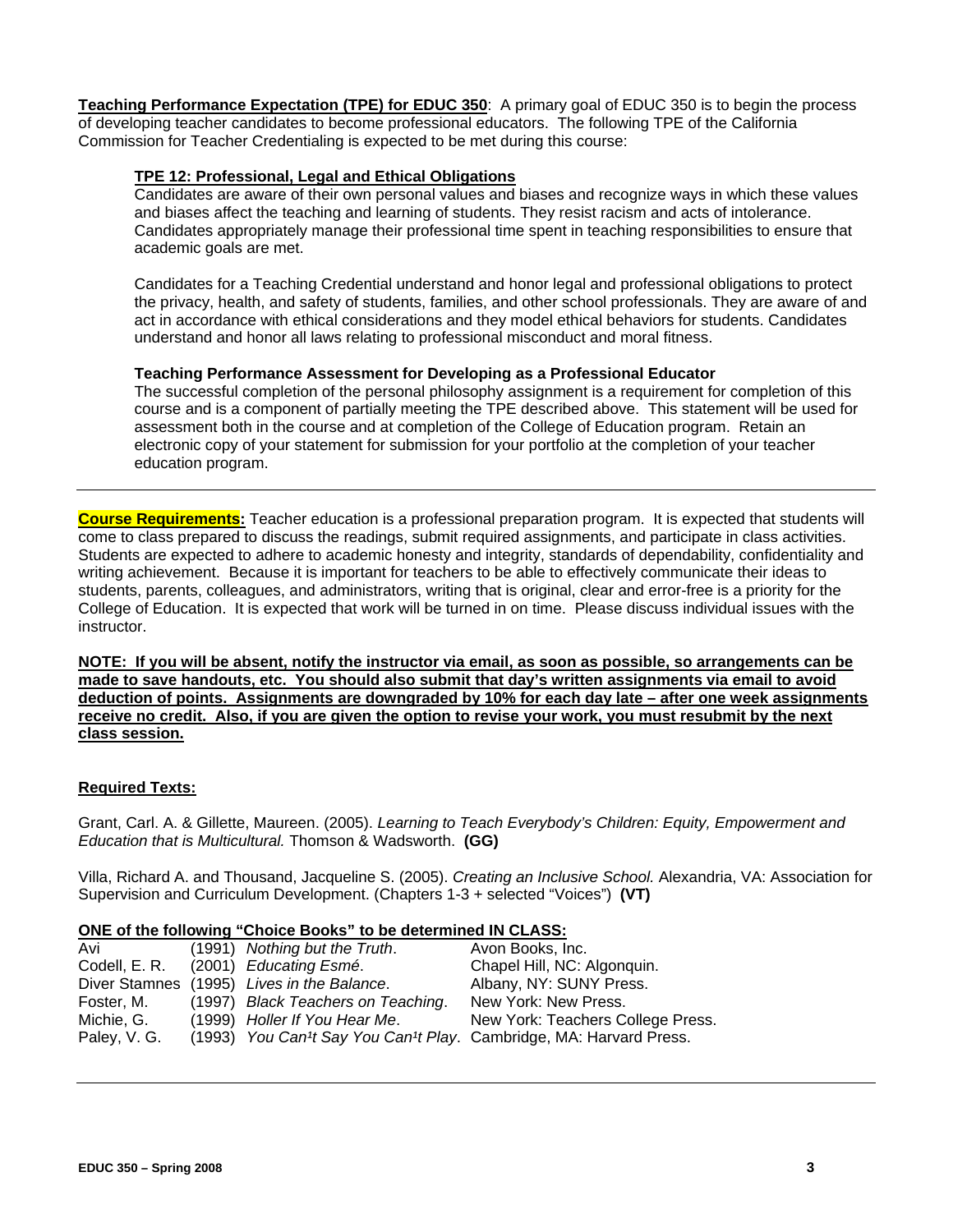## **ASSIGNMENTS...**

*Please keep a copy for yourself of all submitted assignments and do not submit papers in binders / folders.* 

## ¾ **Participation & Professionalism (10 points)**

This class is designed for hands-on, active learning that requires some "stepping out" in order to better understand the role of teacher and learner. Some of these activities include partner and small group teaching presentations, group discussions, and different kinds of reflective writing. The primary purpose of these assignments is personal reflection and growth, as well as serving as fuel for our discussions. Attend class prepared to discuss assigned readings/topics and to be a cooperative participant.

### **Key skills/knowledge I'll be evaluating:**

- Do you participate in class discussions productively, sharing your knowledge and understandings?
- Can you interact productively with your peers, taking on a variety of roles (leader, follower, etc.)?
- Do you contribute appropriately during group work to do your "share"?
- Are you able to accept others' opinions?
- Are you supportive of others' ideas? Do you have a "can do" attitude?
- Do you support your peers during their presentations?
- Can you monitor and adjust your participation to allow for your ideas as well as others' to be heard?

### ¾ **Reading Response Log (10 points)**

The reading log provides an opportunity to reflect on learning about teaching through the assigned readings. In the log you will be asked to both summarize key points and reflect on what you have read. You will also share your writing with another student at the beginning of each class session. You will begin the semester with full credit. Points will be deducted if submissions are incomplete. Reduced credit will be given for late submissions. Reading Log format is provided later in this syllabus.

## **Key skills/knowledge I'll be evaluating:**

- At what level have you comprehended the reading? Is your work reflective of the issues and your thinking?
- What connections and relationships have you been able to make with the reading and prior class discussions, fieldwork, and class activities?

### ¾ **Classroom Observation Record (log) and 5 Classroom Observation Reports (15 points)**

This assignment is designed to help you to better understand the complexity of today's classrooms, students and the various ways teachers address the needs of their classes – and to engage in a variety of classroom settings in order to determine if, and at what level, you might want to teach. Forms are located on the College of Education website under "Current Syllabi".

Students will maintain a log of hours spent observing/participating in classrooms. This log should reflect a minimum of 45 hours spent in various classrooms at different grade levels and on different sites. In addition, students will document their field observations, connections to concepts studied in EDUC 350, analyses, and questions through 5 formal written Classroom Observation Reports. The format will be explained in class.

### **Key skills/knowledge I'll be evaluating:**

- Can you articulate your assumptions/expectations about a given setting and then identify how your observation affects those assumptions/expectations?
- Can you observe key details, seeing both the "big picture" of the classroom and specific methods, interactions, etc.?
- Can you responsibly monitor your placement to include meeting the requirements of varied settings and minimum hours?
- Can you relate your class work and readings to your observations and provide an insightful analysis?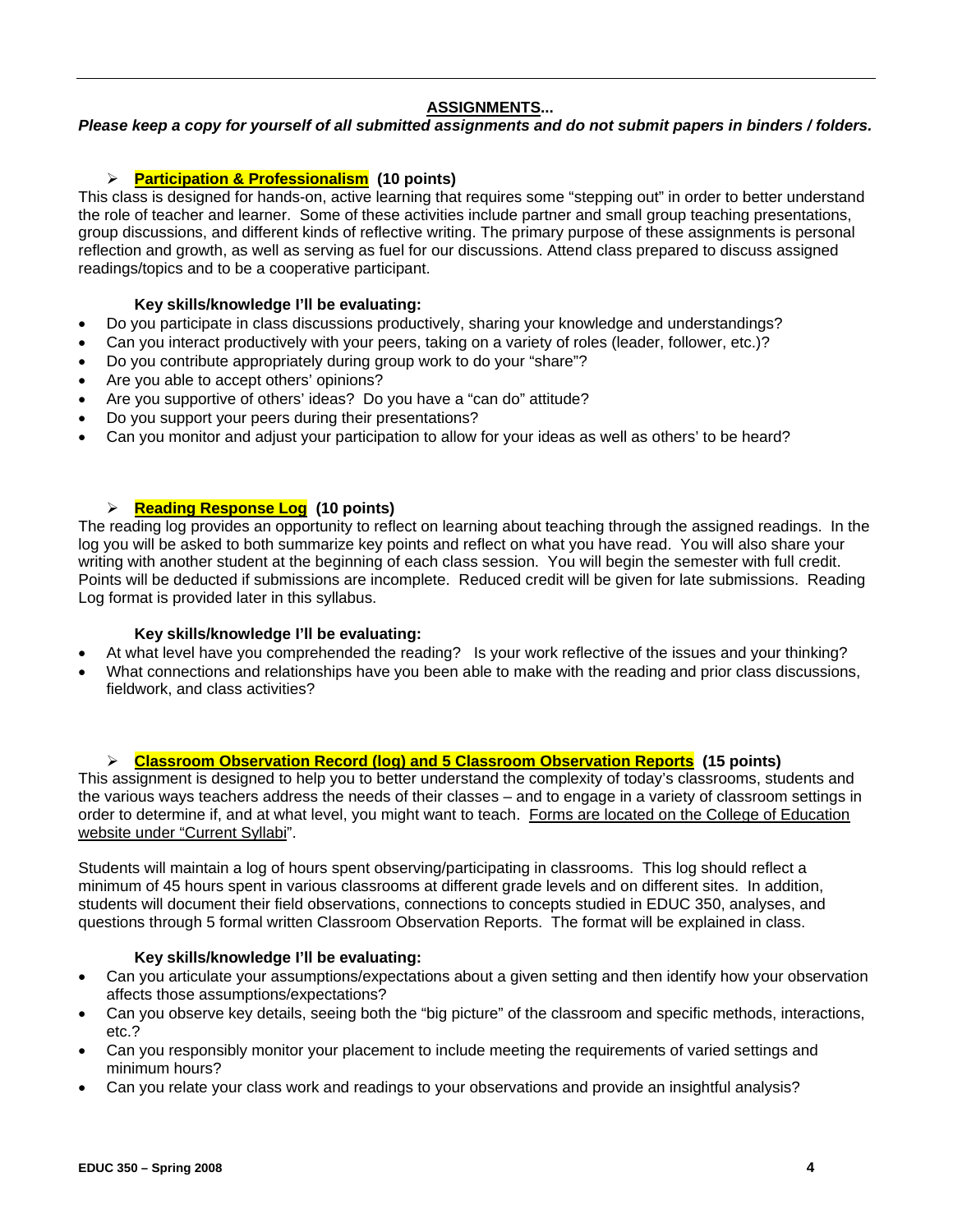### ¾ **Interview Assignment (10 points)**

Select one of the following individuals to interview:

- 9 *K-12 Public School Teacher*: One way to better understand what it is like to be a teacher is to talk to a real one! Interview one with at least 3 years of experience or one who has retired in the last year or two.
- 9 *Senior Citizen*: Find someone 60 years of age or older and compare/contrast schooling in the past and at present!
- 9 *Public School District Personnel Officer*: Go straight to the top and find out what the key local issues are as well as what districts are looking for when they hire new teachers!

Ideas for questions will be provided and you are encouraged to design your own questions. You will share your findings in class and turn in a written summary of the interview results, in narrative form, that will analyze the responses and provide personal reflections based on readings and class discussions.

### **Key skills/knowledge I'll be evaluating:**

- Were you able to arrange, organize, and conduct an interview that yielded useful and interesting information?
- If you were not sure of answers, did you ask your interviewee for clarification so you understood? Did you use follow up questions to probe for deeper responses?
- Were the questions you created thought provoking?
- Were your analyses and reflections based on information you have learned in EDUC 350 and prior knowledge?

### ¾ **Choice Book Review and Group Presentation (10 points)**

Prepare a 1 to 2 page essay (double spaced) in which you take on the role of "book reviewer." Assume your audience has read the book (don't retell the story). Consider the following questions:

- $\checkmark$  How has your view of teaching changed as a result of reading this book?
- $\checkmark$  What is the most valuable "learning" to be gained from this book? What did the author "miss"?
- $\checkmark$  What did the teacher(s) do to address the students' needs?
- $\checkmark$  How does the experience of the teacher(s) relate to the readings and discussions from your coursework this semester?

Group Presentation: All students selecting the same book will work together to prepare a group "dramatic" presentation to share your knowledge and insights with other students.

### **Key skills/knowledge I'll be evaluating:**

- Were you able to devise a well written book review that addresses the questions above in a thoughtful/analytical manner?
- Were you able to work well with your peers and develop an engaging group presentation?

## ¾ **Current Events in Education (5 points)**

Sign up for a date when you will be responsible for presenting an item from the week's news in education. The item may be from the internet (e.g., www.edweek.org/), newspaper, or magazine, and may pertain to local or national/international issues. You will summarize and present the importance of the news for your classmates in 5 minutes maximum.

#### **Key skills/knowledge I'll be evaluating:**

- Did you select an article that has depth and importance?
- Can you speak articulately about your article's content?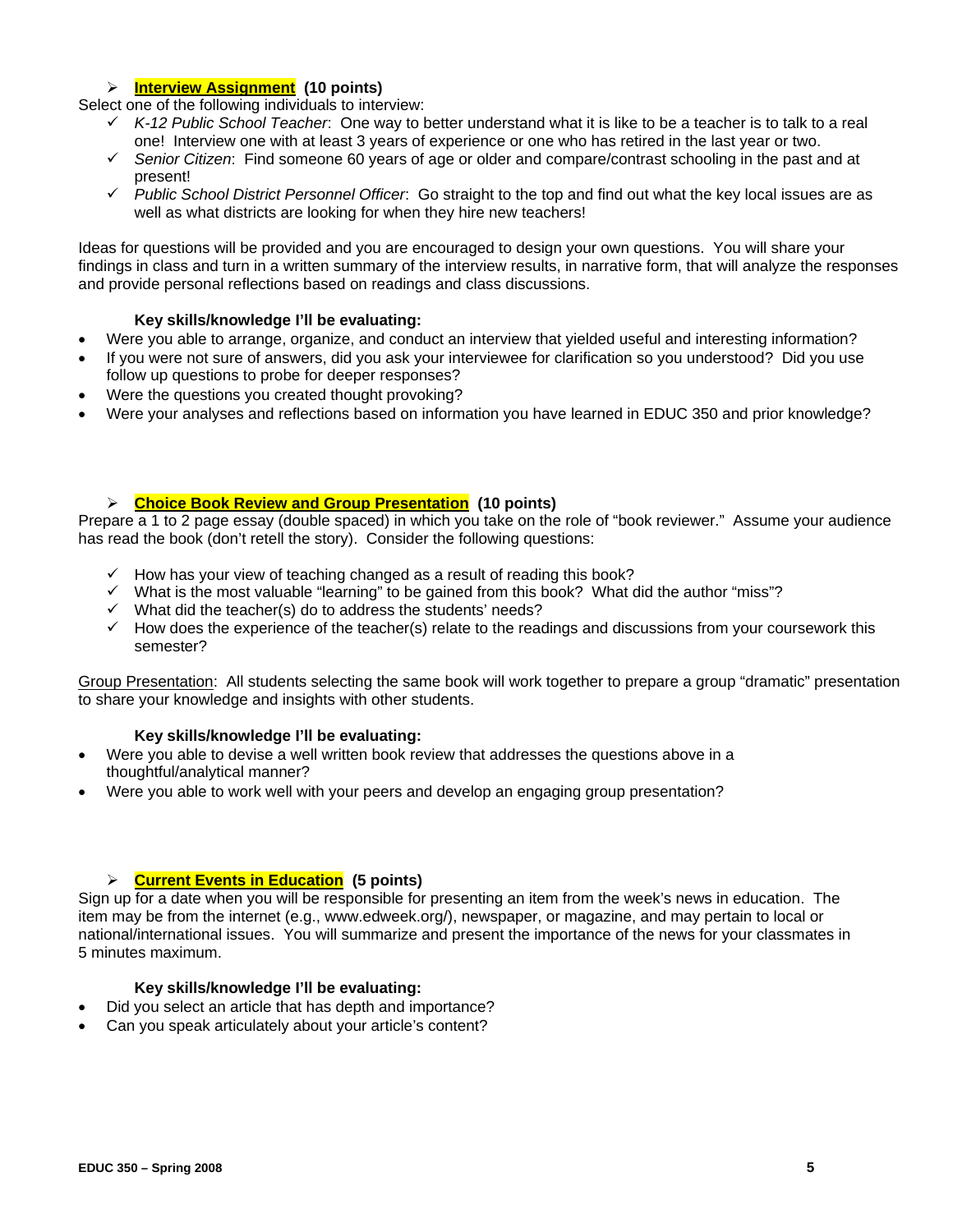### ¾ **Inclusion Assignment—The Outsider (10 points)**

Many students with special needs come to view themselves as "outsiders" because they are labeled as different from the typical student. But most of us experienced some sense of being an outsider during our K-12 years. After reading chapters 1-3 in *Creating an Inclusive School* and at least two of the *Voices of Inclusion*, write a reflective essay (2 to 3 pages, double spaced) wherein you comment on your own (or a friend's) school experience that caused you to feel like an outsider. Reasons could include differences due to gender, religion, looks, beliefs/interests, family situation, academic ability, etc. Make at least 1 specific connection to the VT text. Consider the following questions:

- $\checkmark$  What personal characteristics fostered your (or your friend's) feelings of being an outsider?
- $\checkmark$  How did you react and cope with the situation?
- $\checkmark$  Did you share your experience with any teachers? Did any teachers assist you?
- $\checkmark$  What could school staff, parents or friends have done to help?
- $\checkmark$  In what ways did this experience change you? What did you "learn" from this experience?
- $\checkmark$  How might this experience make you a more sensitive teacher?

### **Key skills/knowledge I'll be evaluating:**

- Were you able to devise a cogent written reflection that addresses the questions above in a thoughtful/analytical manner?
- Did you make at least one specific (quote) connection to the VT book?

### ¾ **Contemporary Issues Research (15 points)**

Choose a major contemporary issue in education that interests you and a partner. Research the issue together and prepare an oral report to share in class. The presentation should provide a description of the issue, its pros and cons, an analysis of the issue's implications (the "so what"), and a summary or conclusion.

At the time of your presentation each partner group will provide a one page typed abstract as well as a selected reading list (12-15 references in bibliographic form) for each class member. The instructor's copy should include each member's name and a description of each person's role in researching the topic and developing the presentation. Each group will also be responsible for developing a peer and self-evaluation for their presentation that will be given to the instructor after the oral presentation is completed. Selected members of the class will use the peer evaluation, and the group presenting will use the self-evaluation. Additional guidelines, format, and suggested topics will be discussed in class.

### **Key skills/knowledge I'll be evaluating:**

- Do you understand a major issue affecting education and can you speak intelligently to your peers?
- Did you read from enough sources to gather relevant information and then present this in a synthesized manner?
- Are you able to organize resources (materials, people, etc.) in support of a goal (in this case, your presentation—which includes the use of Power Point technology)?
- Did you present your information confidently, creatively, concisely and in an organized manner?
- Are you able to apply what you've learned about effective teaching to engage your audience during your presentation?
- Did you develop an appropriate abstract and bibliography?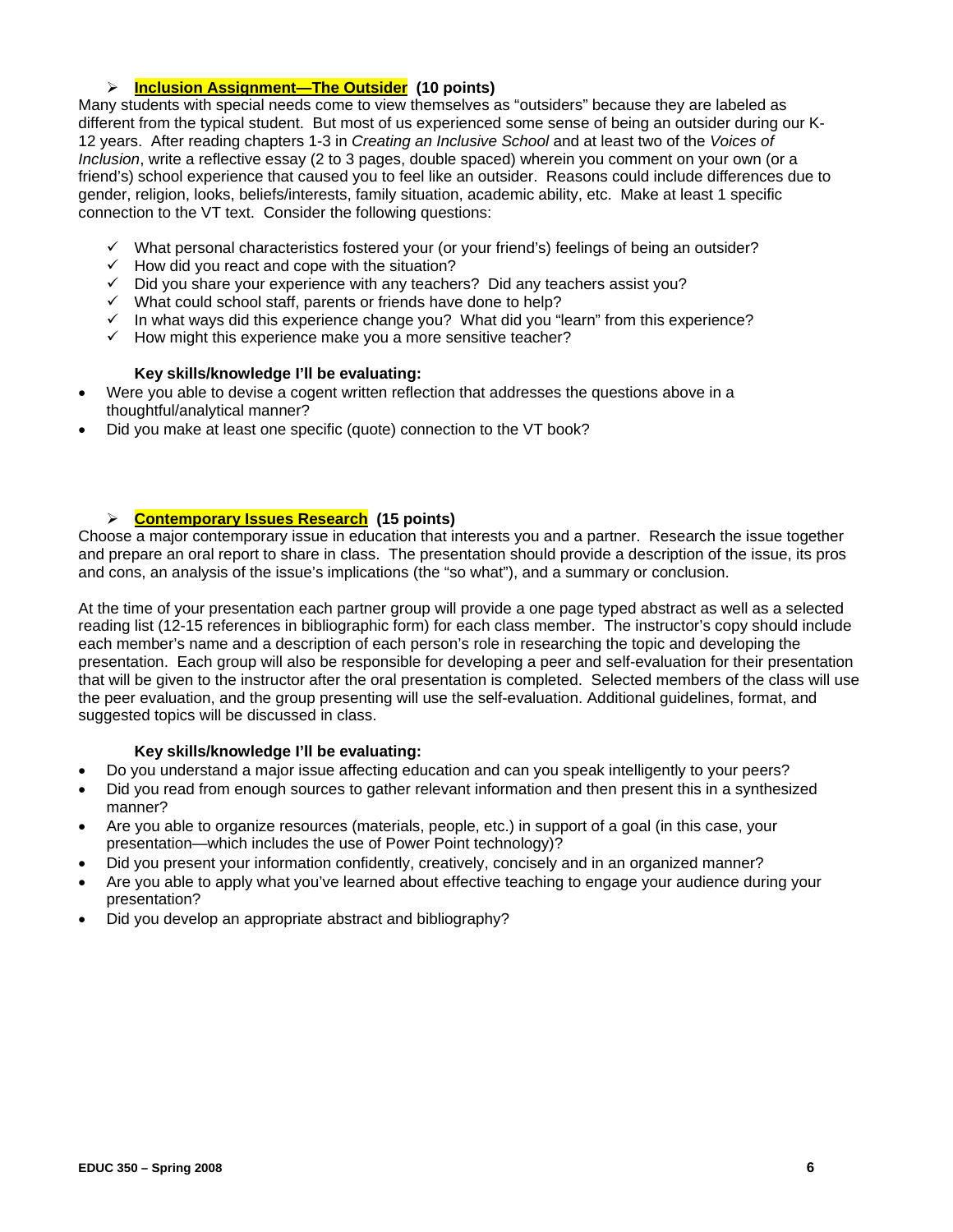### ¾ **Personal Philosophy of Teaching, Learning, Schooling & Inclusivity (15 points)**

To summarize your learning in this course, help you to clearly articulate your emerging beliefs about teaching, learning, schooling, & inclusivity, and prepare for future interviews, you will be asked to submit a paper in which you imagine what you would say to the hiring committee of a school district if asked to describe your own distinct set of beliefs about teaching, learning and schooling. In preparing this assignment you will develop the paper over the course of the semester and will experience the process of drafting (two drafts are required for in-class work), giving and receiving reader response, and revision as stages of the writing process (experiencing firsthand what you should do as a teacher with your students). More information about the paper will be given in class.

### **Key skills/knowledge I'll be evaluating:**

- Did you draw on all your resources/experiences (not just the book) to write your philosophy?
- Are you clear about your own beliefs? Did you address the needs of all learners?
- Can you articulate your ideas fluently and coherently with correctness?
- Is it clear you have had enough exposure to schools to write your current philosophy?
- Did you address the areas of teaching, learning, schooling and inclusivity?

Grades will be determined by the total number of points earned (100 points possible):

|  | $A = 93-100$ B+ = 87-89 B- = 80-82 C = 73-76 D = 60-69  |  |
|--|---------------------------------------------------------|--|
|  | $A- = 90-92$ B = 83-86 C + = 77-79 C - = 70-72 F = 0-59 |  |

## **Assignment Values**: (100 points)

Additional instructions regarding course assignments will be handed out in class.

| Participation and Professionalism      | 10 points |
|----------------------------------------|-----------|
| Reading Response Logs                  | 10 points |
| <b>Classroom Observation Reports</b>   | 15 points |
| <b>Interview Assignment</b>            | 10 points |
| <b>Choice Book Review/Presentation</b> | 10 points |
| <b>Current Events in Education</b>     | 5 points  |
| Inclusion - The Outsider               | 10 points |
| <b>Contemporary Issues Report</b>      | 15 points |
| Personal Philosophy of Teaching        | 15 points |
|                                        |           |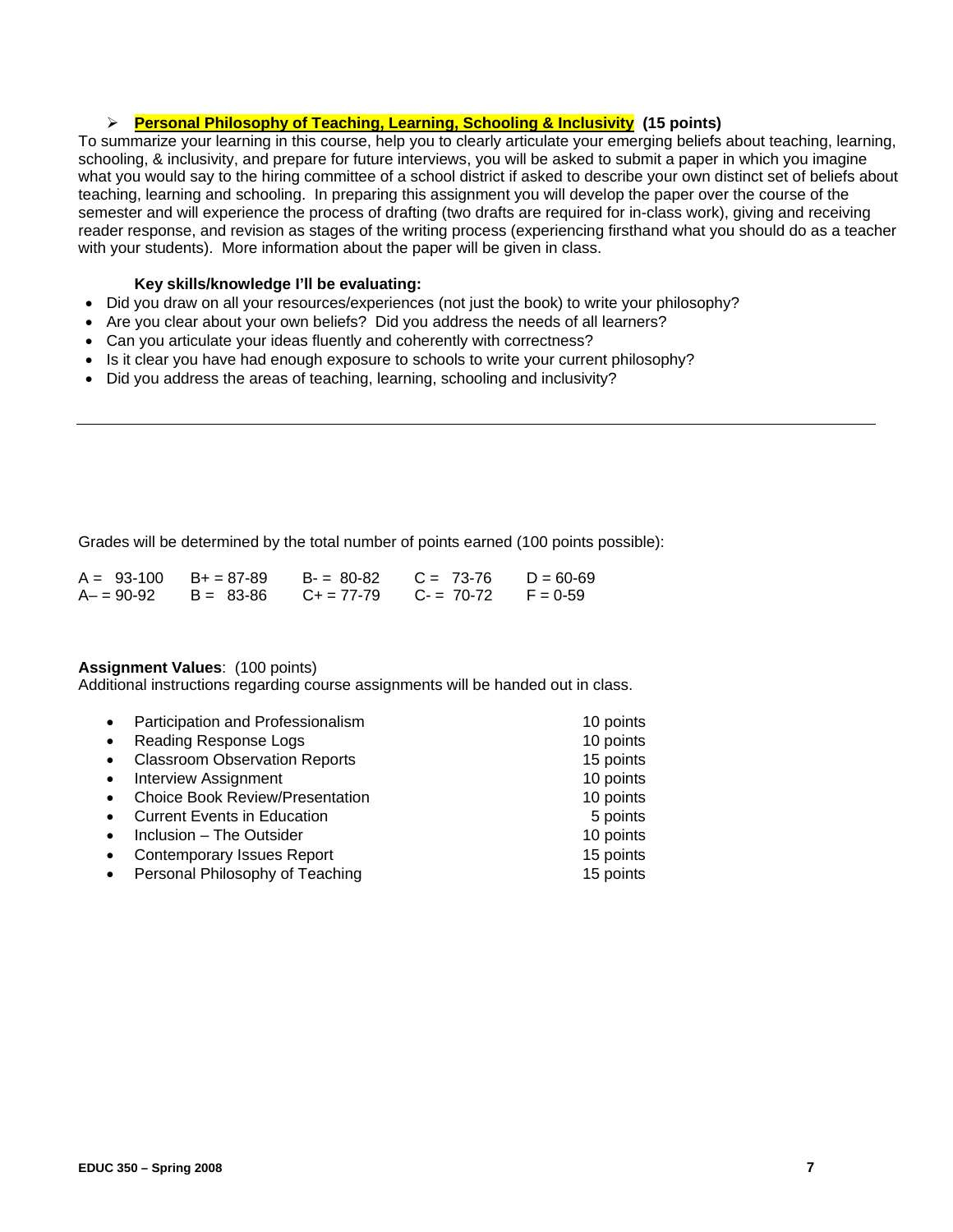#### **A Holistic View on Grades and Performance**

**This course will begin to prepare you for a career in which you will significantly impact human lives. No amount of training will ever be enough. Giving less than 100% is not sufficient. Therefore, your instructor assumes everyone in the class will aim to perform at the highest level possible.** 

Following are characteristics of an "A" student.

### *An "A" student is one who:*

- $\triangleright$  completes all assignments on time and demonstrates the ability to summarize, analyze, and/or reflect at high levels.
- $\triangleright$  varies sources of information for assignments, demonstrating high degree of effort in pursuing varied perspectives around important educational issues.
- $\triangleright$  completes all the reading assignments and develops thoughtful and thorough responses.
- $\triangleright$  produces papers that reveal a commitment to self-discovery and learning.
- $\triangleright$  produces papers at a professional level in terms of both writing and content.
- $\triangleright$  develops a high quality presentation, demonstrating significant learning around a contemporary issue.
- $\triangleright$  presents confidently and intelligently, demonstrating effective teaching skills.
- $\triangleright$  completes assignments in/out of class with a focus on learning and exploration, pushing him/herself to better understand the profession through quality work.
- $\triangleright$  attends every class meeting and is fully engaged during class.
- $\triangleright$  pushes him/herself to new understandings by participating in discussions, sharing his/her opinions, and valuing others' perspectives.
- $\triangleright$  contributes to the positive environment of the class by respecting all members.
- $\triangleright$  completes the Personal Philosophy of Education paper to reveal significant understanding of the complexities of the education profession and to demonstrate learning around course goals.
- $\triangleright$  completes all field experience work (45 hours, 3 different settings, & 5 written reports) with high quality analysis and reflection, and a willingness to "stretch" beyond what s/he already knows.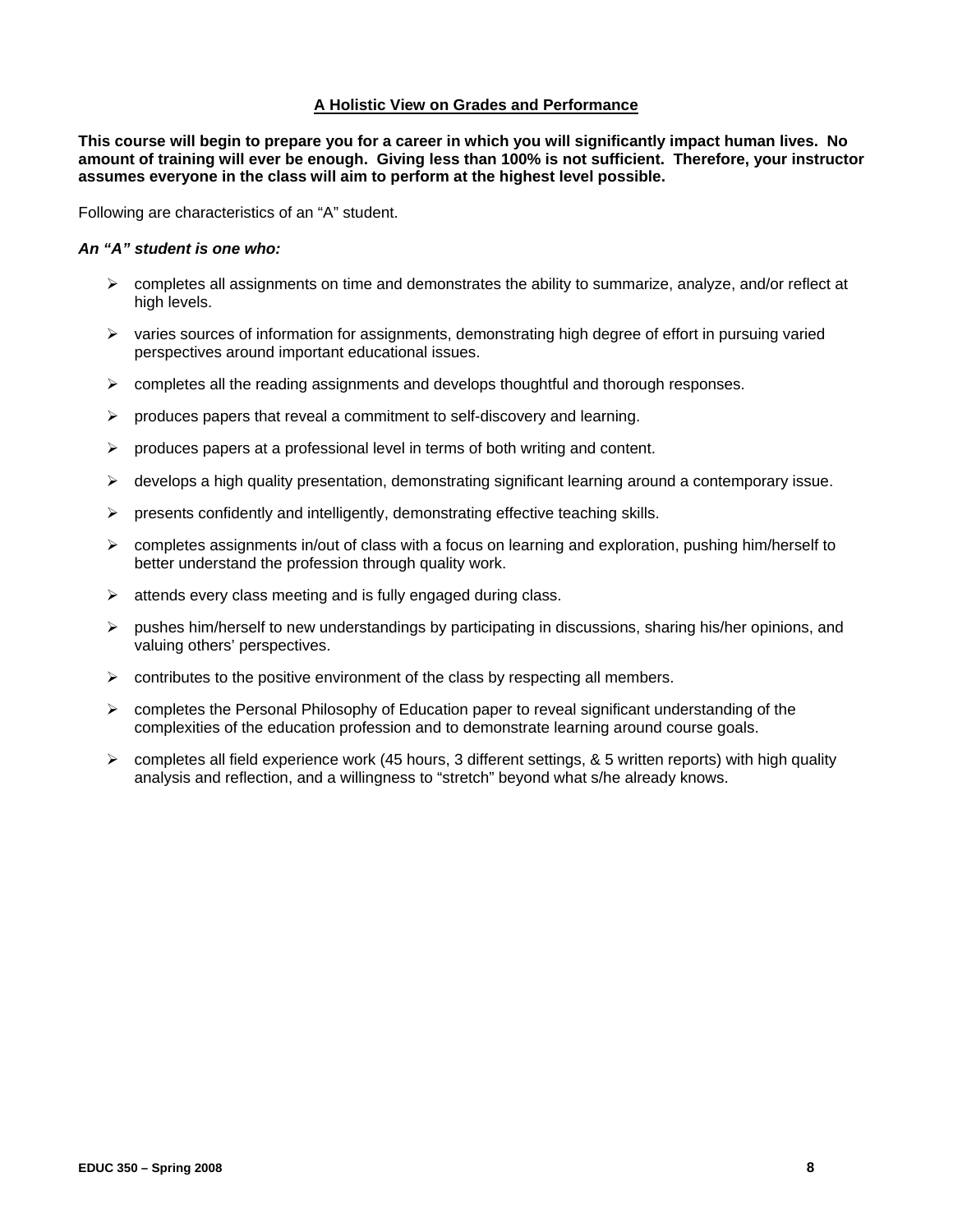# **EDUC 350 -- Anticipated Schedule**

| Wk           | <b>Date</b> | <b>Topic</b>                                                                         | <b>Reading</b><br>(Logs) | <b>Assignment</b>                                                              |
|--------------|-------------|--------------------------------------------------------------------------------------|--------------------------|--------------------------------------------------------------------------------|
| $\mathbf{1}$ | 1/22        | Course Introduction<br>Why Teach?                                                    |                          |                                                                                |
| $\mathbf{2}$ | 1/29        | Teaching & Learning for 21 <sup>st</sup> Century                                     | GG: 1                    | Current Events (CE) # 1<br>Small photo for me to keep $\odot$                  |
| 3            | 2/5         | Becoming an Effective Teacher                                                        | GG: 2                    | CE#2                                                                           |
| 4            | 2/12        | Developing a Professional Stance<br>The Credentialing Process                        | GG: 6                    | CE#3<br><b>Interview Assignment</b>                                            |
| 5            | 2/19        | <b>Organizing Structures of Schools</b>                                              | GG: 7                    | CE#4                                                                           |
| 6            | 2/26        | <b>Forming Philosophical Perspectives</b><br>Middle Schools Then and Now             | GG: 8                    | CE#5<br>Ed Philosophy - Draft 1                                                |
| 7            | 3/4         | Including Inclusion<br>F.A.T.City                                                    | VT: 1, 2                 | CE#6<br><b>Classrm Obs Reports 1 &amp; 2</b>                                   |
| 8            | 3/11        | Contemporary Issues partner work - Part I - Library Research                         |                          |                                                                                |
| 9            | 3/18        | Lives & Work of Teachers - Choice Book                                               |                          | CE#7<br><b>Choice Book Groups Present</b><br><b>Individual CB Book Reviews</b> |
| 10           | 3/25        | Contemporary Issues partner work - Part II - Presentation Development w/ Power Point |                          |                                                                                |
|              | 4/1         | <b>SPRING BREAK</b>                                                                  |                          |                                                                                |
| 11           | 4/8         | More on Inclusion                                                                    | $VT:3 +$<br>2 Voices     | CE#8<br>CI Groups #<br><b>Inclusion - The Outsider</b>                         |
| 12           | 4/15        | Governing the Educational System<br><b>High School Stories</b>                       | GG: 9                    | CE#9<br><b>Classrm Obs Reports 3 &amp; 4</b>                                   |
| 13           | 4/22        | Understanding Rights/Responsibilities                                                | GG: 10                   | CE # 10<br>CI Groups #<br>Ed Philosophy--Draft 2                               |
|              |             |                                                                                      |                          |                                                                                |
| 14           | 4/29        | <b>Financing Teachers and Schools</b>                                                | GG: 11                   | CI Groups #<br><b>Ed Philosophy Final Paper</b>                                |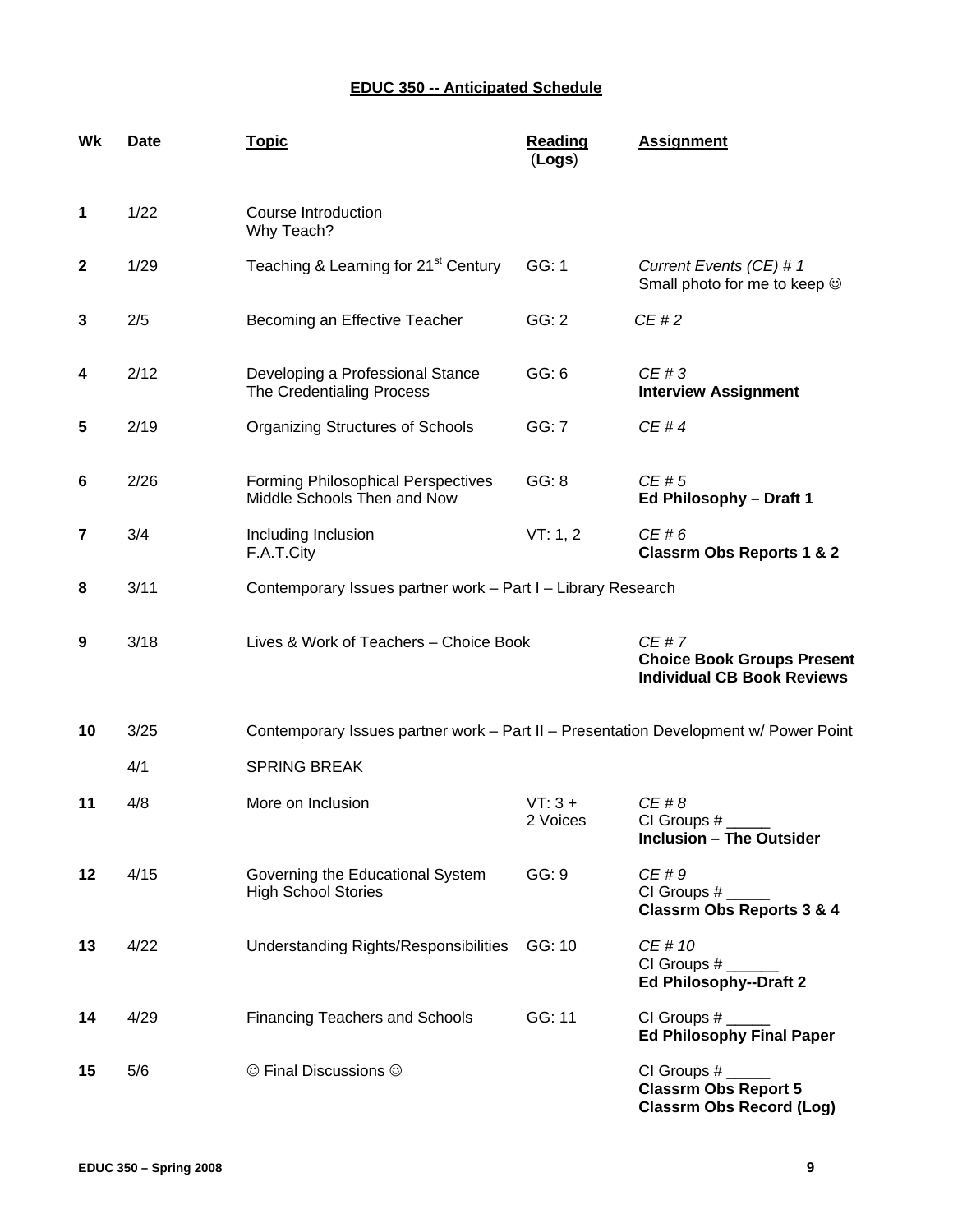#### **EDUC 350 READING LOGS**

Your reading log will take the format of a conversation with yourself in which you will both summarize and comment on the week's assigned readings. By reflecting on your readings in this manner, it is expected you will both better remember what you have read, as well as become more focused on the issues you feel are the most important, intriguing, usable or questionable.

#### FORMAT

\*Reading Logs must be typed.

\*Divide your paper down the middle to form two columns.

\*Enter headings according to the example below, including your name, the course number, your nicknumber, the date, the chapter/author.

\*Use the left column to write a summary of the reading. This may include quotes (note page number), prose and bulleted points of information. Choose the key points that YOU feel are most essential. Include 4 to 6 points.

\*Use the right column to record your comments, thoughts, impressions, questions, etc. These comments should directly correspond to what you have written in the left column, so try to line up the corresponding pieces of text.

\*Leave a bit of space at the end for reviewer comments.

### **RESPONSE TO READING LOGS**

At the beginning of each class, find a colleague and exchange logs. Take a few minutes to read what your partner has written, and then write a one or two sentence response. This will give you the opportunity to view the readings from another perspective.

Note: Reading Logs submitted late and/or without reviewer comments will not receive full credit.

\*\*Example Format for Headings\*\*

| <b>Suzy Smarts</b><br><b>EDUC 350</b><br>8/30/07<br>Reading: GG - Chapter 8 | (Nicknumber) 17 |
|-----------------------------------------------------------------------------|-----------------|
| <b>SOURCE</b>                                                               | <b>COMMENTS</b> |
|                                                                             |                 |
|                                                                             |                 |